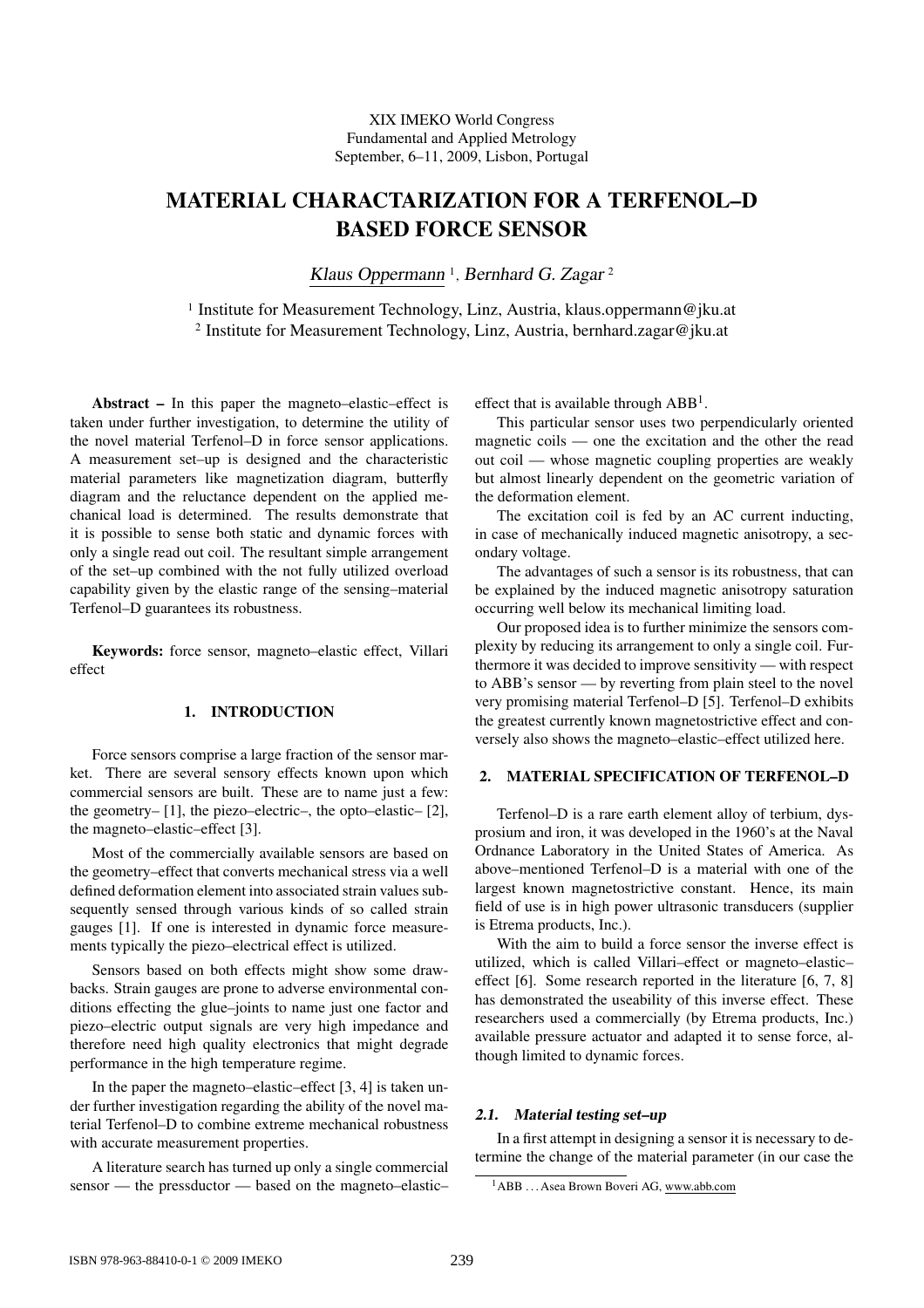

Fig. 1. Schematic model of the sensor with the described return path on the left side and a photo of the prototype on the right side.

relative permeability  $\mu_r$ ) vs. the desired physical measurand. To characterize the material a measurement set–up like shown in Fig. 1 is needed. The set–up consists of the Terfenol–D specimen utilized as transducting element as well as elastic body, one excitation coil, one read out coil and a magnetic return path. The force in the range of  $0 \leq F_{compressive} \leq 3$  kN is directly applied to the Terfenol–D probe, that has a diameter of  $\alpha = 13$  mm. It is important to apply only compressive forces to the probe, because Terfenol–D is a brittle material that could be destroyed easily in case of tensile stress. To reduce eddy–current losses the magnetic return path is made of ferrite material, unfortunately the elastic body is Terfenol–D a rather good conductor. So eddy current losses in the probe are unavoidable.

#### 2.2. Magnetic hysteresis and butterfly diagram

To determine the sensitivity of the sensor material the dependency of the relative permeability  $\mu_r$  (the magnetic hysteresis diagram, *B* vs. *H*) and the magnetostrictive coefficient (actually the full so–called magnetostrictive butterfly diagram) under different conditions (mechanical prestress) was measured.

For these measurements the excitation coil is carrying an AC current causing a magnetic flux  $\phi(t)$  and a magnetic flux density  $B(t)$  within the probe. The butterfly diagramm ( $\Delta l$  vs. magnetic field strength *H*) can be determined by measuring the excitation current  $i_e(t)$  leading (through the magnetic path length  $l_m$ ) to  $H$  and by accurately measuring the magnetically induced, mechanically hampered (through applied prestress) expansion of the specimen. This mechanical expansion ∆*l*(*t*) in the probe (initial length  $l = 28$  mm) is measured by an interferometrically measuring (with the laser–vibrometer: Polytec OFV–5000) necessary because the expected magnitude is below the  $\mu$ m–range. The first time derivative of  $\Psi(t) = N_r \phi(t)$ induces a voltage in the read out coil (*N<sup>r</sup>* turns) as shown in (1) from which the magnetic hysteresis diagram can be determined.

By measuring the electrical parameters it is possible to determine the magnetization diagram (*B* vs. *H*, is shown in the right diagram of Fig. 2). The magnetostrictive butterfly

diagram ( $\Delta l$  vs. *H*, is shown in the left diagram of Fig. 2) of the Terfenol–D probe. Since the expansion of the specimen is rather small in absolute terms (in the nm range) an averaging over several periods of the vibrometer signal is necessary to smooth out noise induced artifacts.

$$
u_r(t) = -\frac{\Psi(t)}{dt} = -N_r \frac{d\phi(t)}{dt}
$$
 (1)

#### 2.3. Magnetic resistance of the set–up

For the anticipated sensor design the parameter — the magnetic resistance or reluctance *R<sup>m</sup>* dependent on the relative magnetic permeability  $\mu_r$  — is of more importance than the relative permeability  $\mu_r$ . Hence the reluctance is the direct measurable quantity of the sensor set–up. For its measurement the same set–up is used as for the magnetic hysteresis measurement. In this set–up the magnetic circuit consists of two distinct parts the probe *Rprobe* and the magnetic return path  $R_{ferrite}$ , therefore  $R_m = R_{probe} + R_{ferrite}$  if the air gap is assumed to be zero.

The relative magnetic permeability  $\mu_r$  of the magnetic return path is assumed to be constant over the small excitation used. In this case the total magnetic resistance  $R_m$  is only depending on the relative permeability of the probe  $\mu_r$   $_{probe}$ . As known both the excitation current and the read out voltage are necessary to calculate the parameter  $R_m = \theta/\phi$ . The calculation assumes the magnetic flux  $\phi(t)$  to be sinusoidal, that implies that the excitation current  $i_e(t)$  has to be sinusoidal, too and that the excitation on the magnetic hysteresis has to be small to get a linear relation.

In Fig. 3 the relative change of  $R_m$  in % is plotted vs. the mechanical load of the probe and vs. the excitation current frequency to clearly demonstrate the sensory capability of the material.  $R_m$  is plotted because it is the characteristic parameter of the set–up and it is easy to calculate the force dependent inductance  $L$  by (3). This figure shows that the sensitivity decreases with higher driving frequencies. This decrease can be attributed to both the eddy current losses incurred in the Terfenol–D probe and the magnetic leakage flux. With these results we are able to find the best trade–off between excitation frequency determining the dynamic behaviour of the sensor and the sensitivity.

$$
R_m = \oint_{l_m} \frac{l}{\mu_0 \mu_r(l) A(l)} dl \qquad (2)
$$

$$
L(\mu_{r \; probe}) = \frac{N^2}{R_{m \; probe}} \tag{3}
$$

The magnetic resistance  $R_m$  of the set–up over a large span is nearly proportional to the mechanical load of the probe. For the sensor set–up  $R_m$  can be also determined using a single coil set–up by measuring the inductance  $L(F)$ .  $L(F)$  can be determined by connecting the single coil to an AC–bridge. Hence this measurement set–up can also be used as a very simple sensor. The functionality of a sufficiently accurate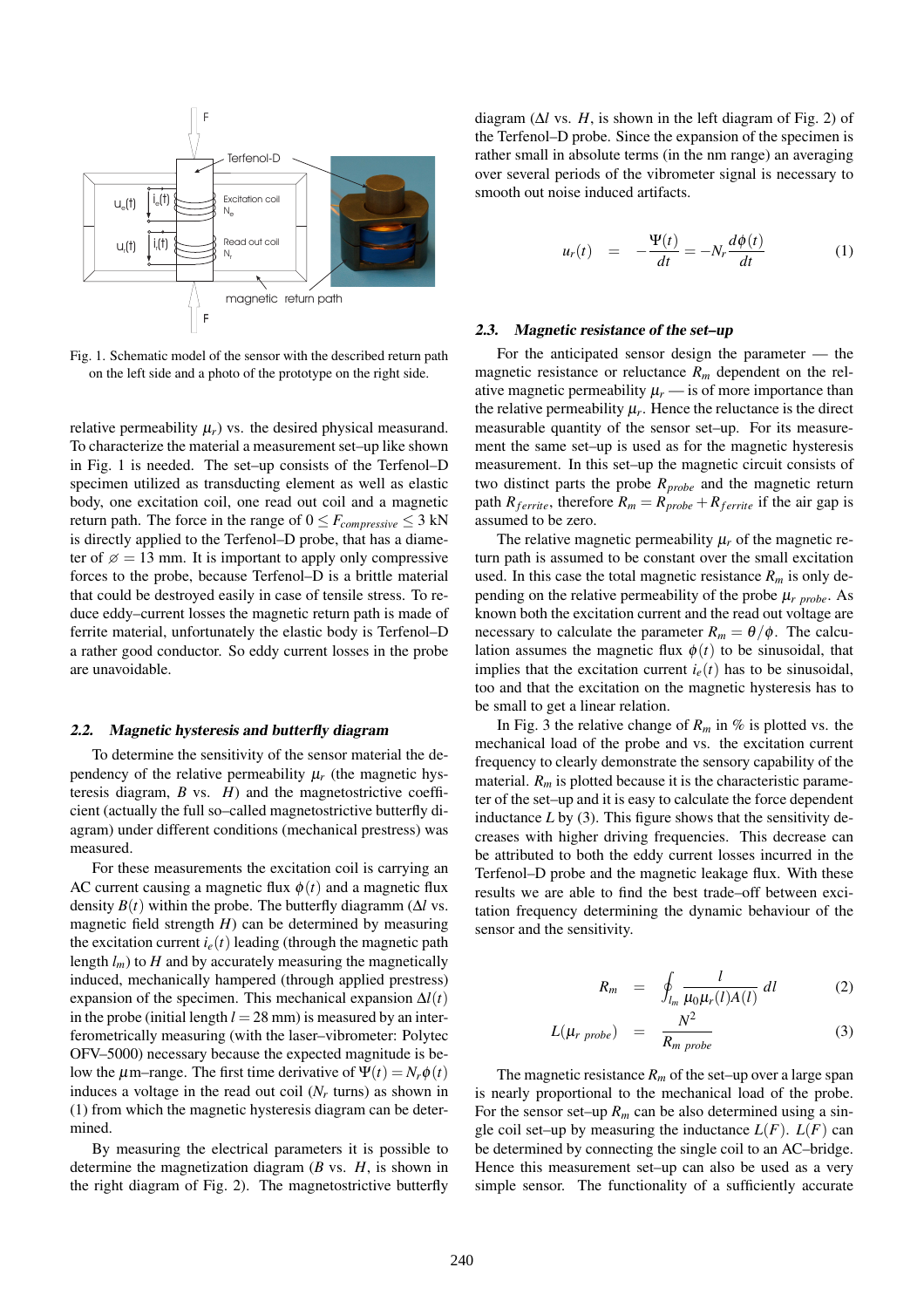

Fig. 2. The left diagram shows the butterfly–curve of the magnetostriction and the right diagram shows the magnetic hysteresis of the sensor material Terfenol–D both with different applied prestresses. The legend of the left diagram describes different prestresses of the curves of both diagrams.

AC–bridge can be realized by a discrete time network with some high quality analog front–end.

The determined material parameters of Terfenol–D are important for the design process to find the best trade–off between excitation frequency determining the dynamic behaviour of the sensor and the reduced sensitivity due to the unavoidable eddy current losses. Now with these results it is possible to design the measurement electronic for the set–up.

### 3. ANALOG FRONT–END

To determine the applied mechanical load the sensor is connected in a quarter AC–bridge circuit (see Fig. 4). With the variable resistances  $(R_2, R_3)$  the bridge is balanced and the impedance  $(L_1, R_1)$  is adjusted to the impedance  $(L_{(F)},$  $R<sub>S</sub>$ ) of the read out coil of the sensor set–up shown in Fig. 1. To determine the mechanical load the AC–bridge is connected to a linear variable differential transformer chip (LVDT) produced by Analog Devices Inc. The LVDT chip is able to drive the bridge with an appropriate excitation signal up to a frequency of 20 kHz. The chosen excitation frequency allows a maximum measurable force bandwidth of 2 kHz. Due to eddy current losses the sensitivity of the sensor decreases at higher driving frequencies. So the chosen frequency turned out to be a good compromise of sensitivity and dynamic behaviour. The LVDT chip also demodulates and amplifies the bridge signal and delivers an analog voltage proportional to the mechanical load.

To show the capability of the sensor we measured the ana-



Fig. 4. Assembly of the sensor electronic, which is connected to an AC–bridge. The bridge signal is demodulated and amplified by the LVDT chip of Analog Devices Inc. The LVDT chip delivers an analog output signal, that is proportional to the applied mechanical load.

log output signal of the LVDT vs. the applied mechanical load. The mechanical load was applied via a testing machine (TIRA Test 2703) in quasi–static compressive force steps in the range of  $0.1 \le F \le 2$  kN. The results are shown in Fig. 5. As one can see the voltage vs. the applied mechanical load is nearly linear.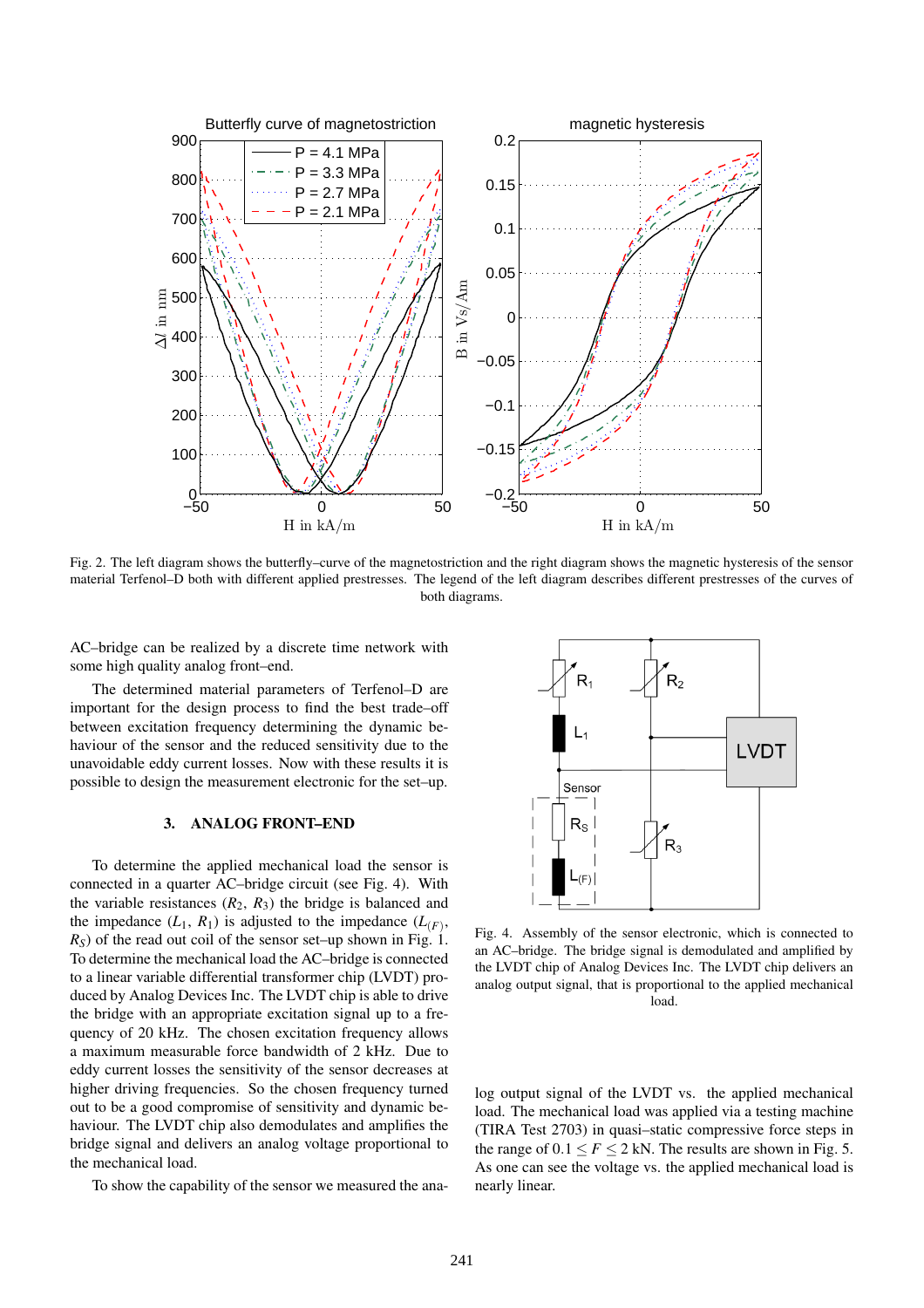

Fig. 3. Relative magnetic resistance change of the set–up (see Fig. 1) vs. applied compressive force and excitation frequency.



Fig. 5. Output voltage of the LVDT chip vs. the applied mechanical load with quasi–static compressive force steps from 100 N to 2000 N.

# 4. CONCLUSIONS AND FUTURE WORK

An approach to measure force based on the magneto– elastic effect was shown. The dependency of the magnetic resistance  $R_m$  of the set–up (see Fig. 1) was demonstrated. We showed that it is possible to measure force with a very robust single coil transducer. The robustness of the sensor can be explained by the magnetic saturation properties demand to utilize only a small band of the elastic range of the material, so the sensor naturally provides a large overload factor.

Future work is the design of a loading unit able to apply the necessary prestress (on the order of 15 MPa depending on the selected force range) to avoid loading the sensor with tensile stress in the alternating load case that could easily de